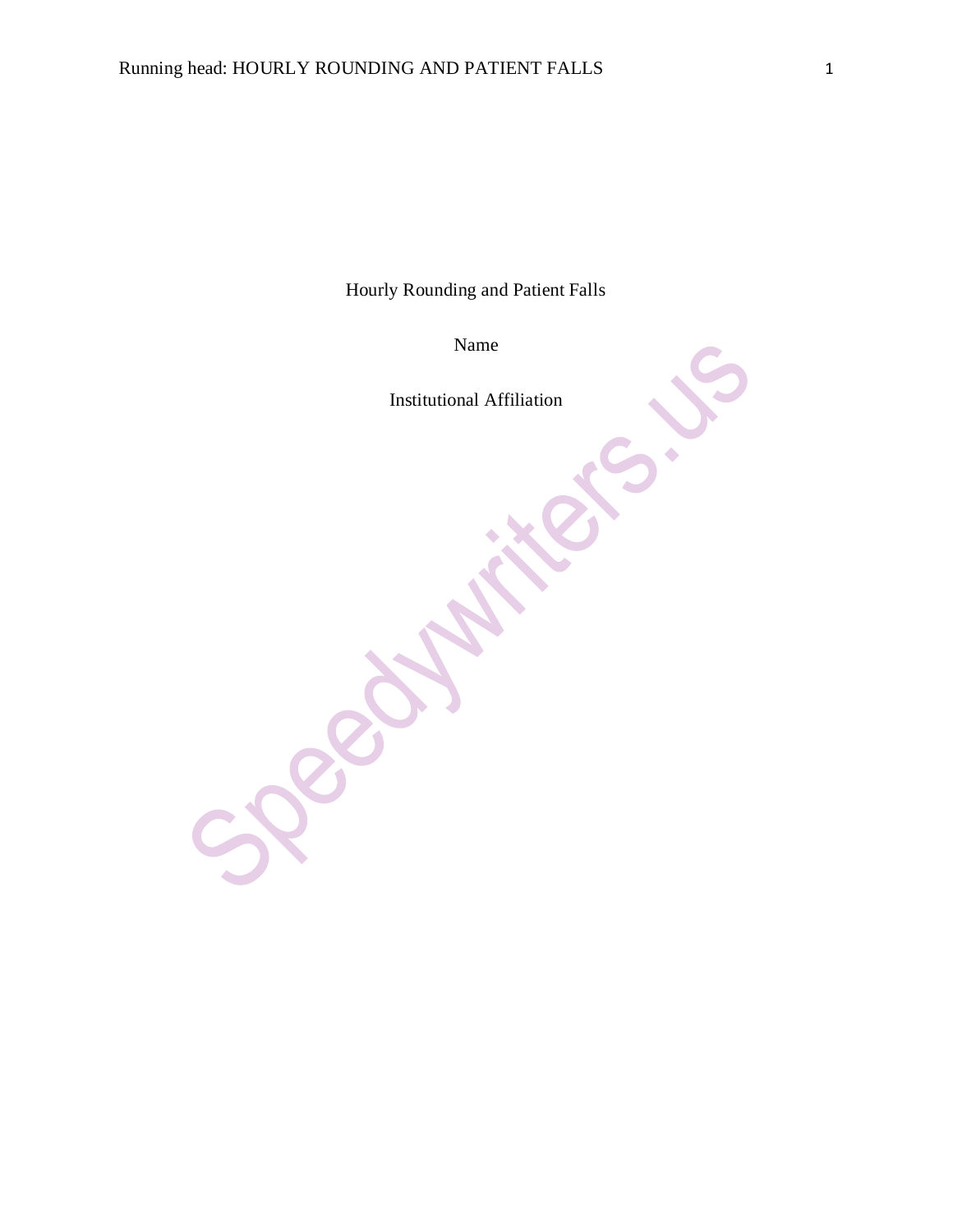#### Hourly Rounding and Patient Falls

Hourly rounding aims at improving patient experience through scheduled hourly routine. Evidence-based literature indicates that hourly rounding can significantly decrease the patient falls within a particular healthcare setting. Hourly rounding seeks to accomplish a number of initiatives. Some of these include accomplishing scheduled tasks, carrying out environmental analysis (bed alarms, IV pumps, urinals, and others), interacting with patients, addressing their various personal needs, addressing the 4 P's (pain management, toileting, positioning, and fall prevention), and among others (Cumbler, Simpson, Rosenthal, & Likosky, 2013). The following is the PICOT statement relating to this study. Among surgical patients in acute health care setting (p), is hourly rounding (I) or use of environmental aids (C) more effective in reducing patient falls (O) during a patients hospital stay? (T)

Problem/Issue under focus

The problem or issue under focus is patient falls among surgical patients in acute care settings. Patient falls contribute to lower patient outcomes and low satisfaction levels. Studies indicate that there is a significantly high number of falls among patients in the surgical unit, especially the oncology unit (Cumbler, Simpson, Rosenthal, & Likosky, 2013). The high number of patient falls has necessitated the need to take action in order to improve patient safety. There are a number of interventions to this problem including hourly rounding, medication management, use of fall alarms, environmental aids, video monitoring, and among others. However, the efficacy of each strategy is different from the rest. This calls for the need to implementing evidence-based practices in health care settings.

The setting or context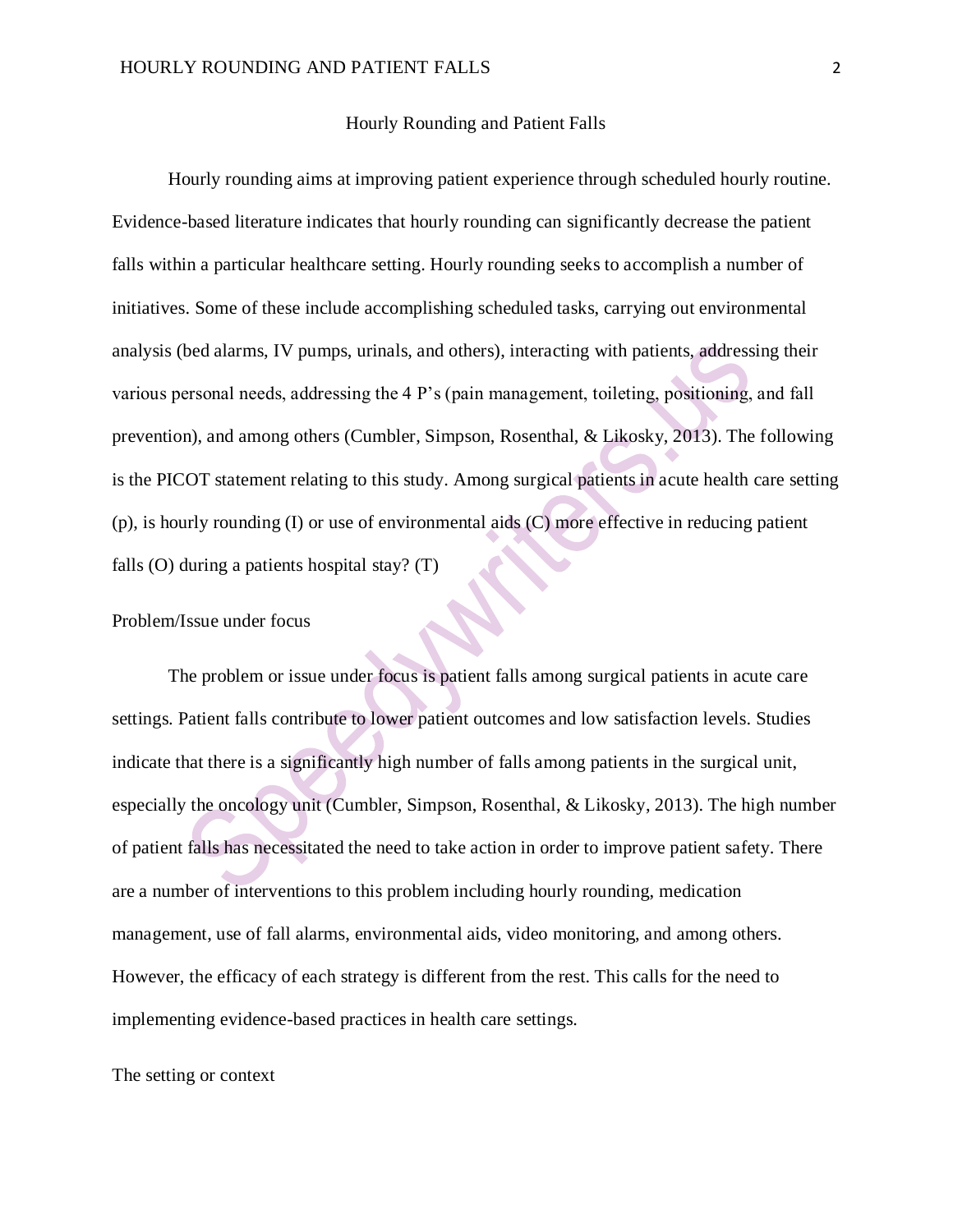There is a higher number of patient falls in the oncology unit or the general oncology unit. Patients in acute care settings have increased likelihood of falls, which may lead to serious health consequences (Toole, Meluskey, & Hall,2016). Hourly rounding is one of the interventions that can significantly reduce patient falls.

## Description of the problem

There is a high number of patient falls in oncology units and in the general oncology units. Patient falls in oncology units increase the risk of serious injury among patients, while in some cases leading to mortality. Patient falls often lead to serious harm among patients due to their underlying medical condition. For instance, patients undergoing cancer treatment may sustain serious injuries because of patient falls due to certain medical conditions. One of these medical conditions is bony metastases or certain medications, which increase susceptibility of bones to fractures.

### Impact of the problem

Patient falls increase the risk of harm and mortality in serious cases. Patient falls lead to low health outcomes and dissatisfaction among patients (Toole, Meluskey, & Hall, 2016). In particular, patient falls can significantly increase hospital stay and hence lead to higher medical costs. Patient falls lead to extra medical costs.

## Significance of the problem

Examining the different interventions that nurses can apply to reduce patient falls is critical in improving health outcomes in acute care settings. Conducting studies on patient falls will help in developing a robust fall-reduction program. Conducting research in this area will help in developing an evidence-based fall-risk reduction program.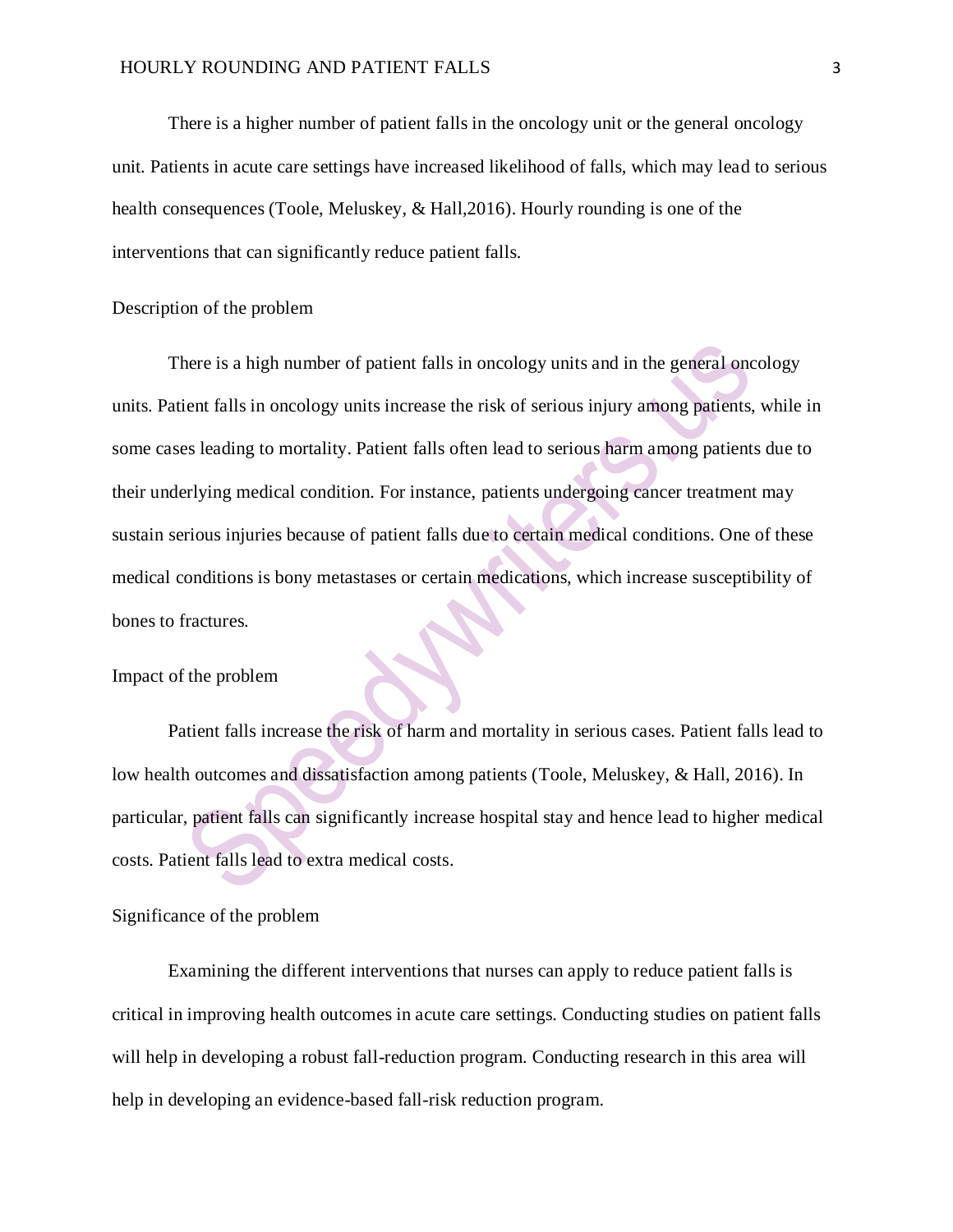Proposed solution

The proposed solution to this problem is hourly rounding. Hourly rounding revolves around three key principles. The fist principle is to avoid redundancy with regard to the existing strategies. The second strategy seeks to involve patients as active partners in reducing falls. The third principle involves nurses and aims at establishing accountability.